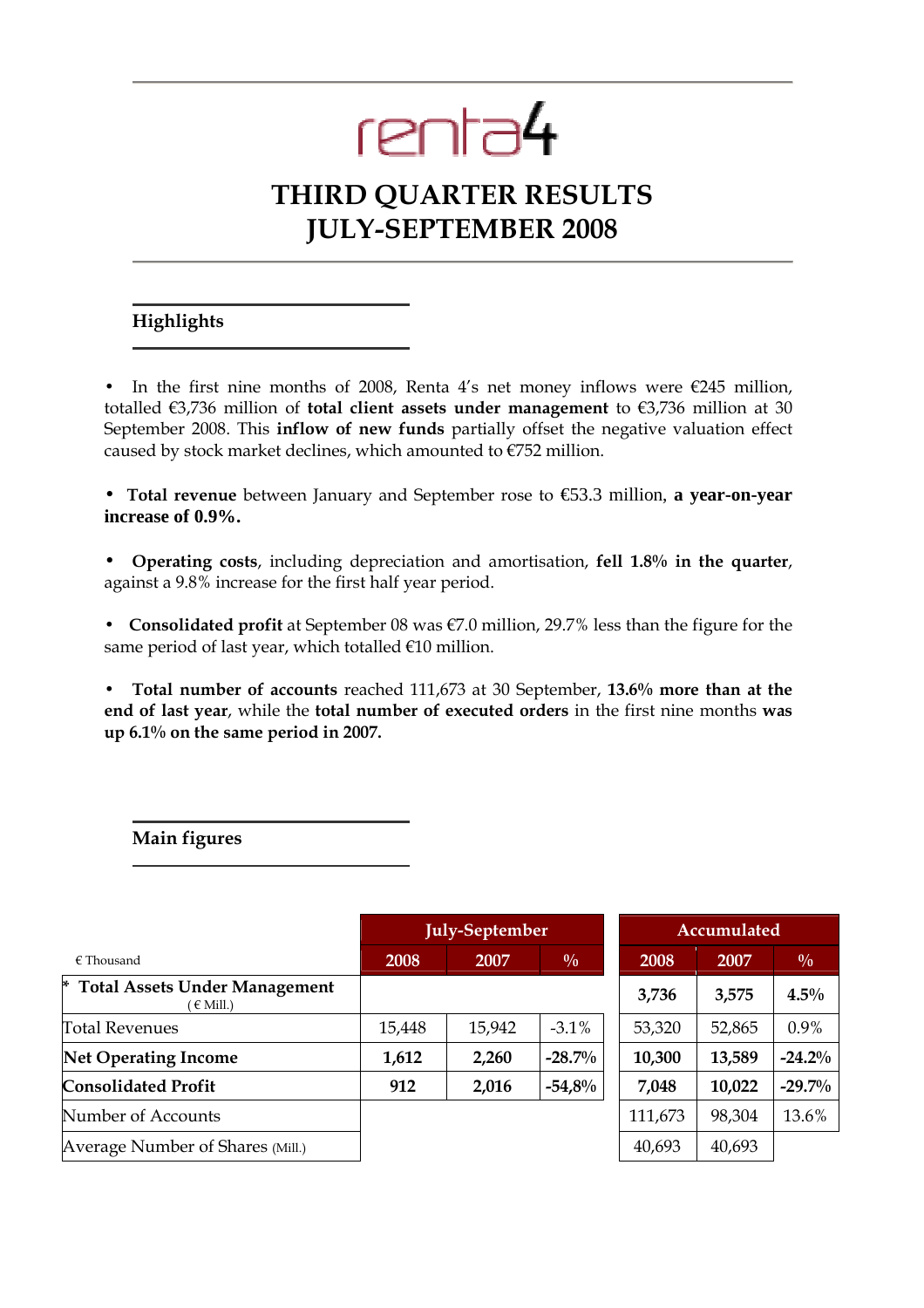# Consolidated Statement of Income

|                                       | Q308     | Q3 07    | $\frac{0}{0}$ | Ac. 08    | Ac. 07    | $\frac{0}{0}$ |
|---------------------------------------|----------|----------|---------------|-----------|-----------|---------------|
|                                       |          |          |               |           |           |               |
| Revenues                              | 15,448   | 15,942   | $-3.1\%$      | 53,320    | 52,865    | $0.9\%$       |
| Fee and commission income             | 10,321   | 11,257   | $-8.3\%$      | 33,712    | 38,113    | $-11.5%$      |
| Interest and similar income           | 5,020    | 4,622    | 8.6%          | 15,995    | 12,632    | 26.6%         |
| Return on equity instruments          | 107      | 63       | 69.8%         | 3,613     | 2,120     | 70.4%         |
| <b>Expenses</b>                       | $-6,084$ | $-6,324$ | $-3.8\%$      | $-19,736$ | $-18,758$ | $5.2\%$       |
| Fee and commission expenses           | $-2,413$ | $-2,725$ | $-11.4%$      | $-8,173$  | $-9,287$  | $-12.0\%$     |
| Interest and similar expenses         | $-3,671$ | $-3,599$ | 2.0%          | $-11,563$ | $-9,471$  | 22.1%         |
| Net trading income & AFSFA (*)        | $-546$   | $-18$    | n.s           | $-38$     | 1,432     | n.s           |
| Personnel                             | $-3,804$ | $-3,798$ | 0.2%          | $-11,891$ | $-11,336$ | 4.9%          |
| Other general administrative expenses | $-2,823$ | $-3,008$ | $-6.2\%$      | $-9,633$  | $-9,149$  | 5.3%          |
| Depreciation and amortization         | $-579$   | $-534$   | 8.4%          | $-1,722$  | $-1,465$  | 17.5%         |
| <b>NET OPERATING INCOME</b>           | 1,612    | 2,260    | $-28.7%$      | 10,300    | 13,589    | $-24.2%$      |
| Other income and expenses             | $-253$   | 203      | n.s           | $-1,126$  | 354       | n.s           |
| PROFIT BEFORE TAX                     | 1,359    | 2,463    | $-44.8\%$     | 9,174     | 13,943    | $-34.2%$      |
| Income tax expenses                   | $-447$   | $-447$   | 0.1%          | $-2,126$  | $-3,921$  | $-45.8\%$     |
| <b>CONSOLIDATED PROFIT</b>            | 912      | 2,016    | $-54.8%$      | 7,048     | 10,022    | $-29.7%$      |

(\*) AFSFA: Available-for-sale-financial assets

## Operating data

At 30 September 2008, client assets under management totalled €3,736 million, 11.9% lower than at the end of December 2007. This decline was caused by the negative market effect that caused a valuation drop of  $E$ 752 million in the period. However, net money inflow of €245 million offset 30% of the decline mentioned before.

Meanwhile, according to data published by Inverco, Renta 4's investment fund assets amounted  $\epsilon$ 583.4 million, a decrease of 21.5% against the year-end 2007 figure of  $\epsilon$ 742.9 million. This decline was lower than overall Spanish market, which fell 22.3% in the first nine months of the year.

As well, it is important to highlight the increase in the number of SICAVs in 2008, which rose from 51 at year-end 2007 to 55, totalled €502 million of assets under management. At September, Renta 4's market share reached 1.8%in this high value market segment, slightly above than at the end of 2007.

Pension funds grew 28% on the year-end 2007 figure, to €123 million. Net money inflows at 30 September was already 156% of the total figure reached in full-year 2007 and the number of accounts stood at 9,333, a 78% increase on the same period last year.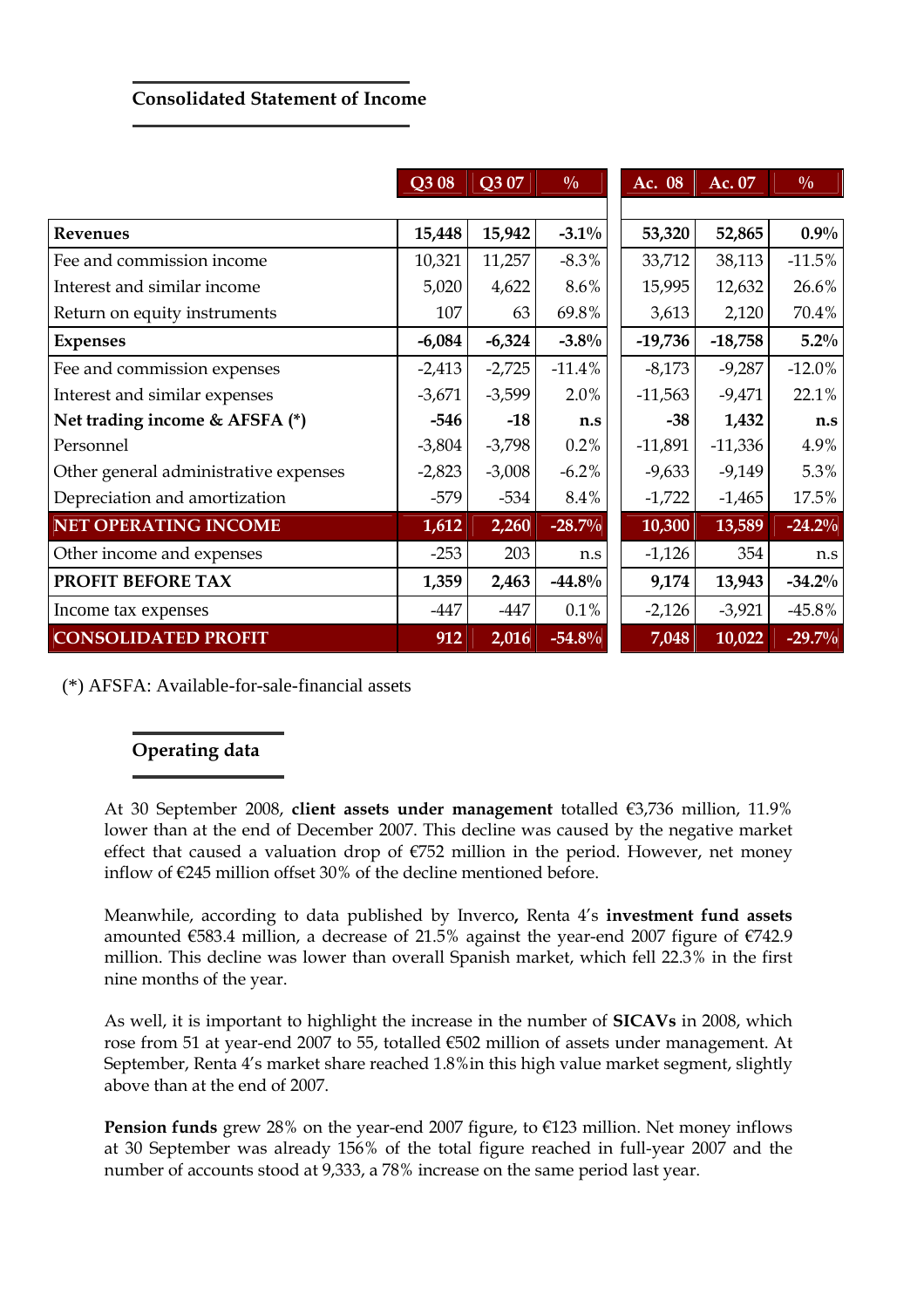The growing trend in total number of accounts was maintained in third quarter, to 111,673, an increase of 13.6% against December 2007.

Total number of executed orders continued to improve up to September, reaching 1.8 million, 6.1% higher than in the same period last year.

The weight of the **on-line channel** in the retail business segment grew further, accounting for  $67\%$  of revenue  $(+7.0pp)$  and  $81\%$  of orders  $(+4.0pp)$ .

#### Revenues

### • Third quarter 2008 (Jul.-Sep.)

Total revenue amounted to  $E$ 15.4 million, 3.1% less than for the same period last year.

"Fee and Commission income" fell 8.3% to  $\epsilon$ 10.3 million. We would highlight that the drop in brokerage commissions was only 6.2%, against an accumulated figure published in first half of the year, which was a decrease of 16%. There are two reasons in order to explain this performance: The comparable base was more favourable than last year and also the high volatility of the financial markets, especially in September, which led our clients to trade more actively.

By market, the fees generated on the stock market fell by 31.3%, which was almost completely offset by the increases in fees from derivatives and fixed income, which showed an aggregate improvement of 78.6%.

Fee and commission income from "Asset Management" followed the trend set in previous quarters, dropping by 14.7%, basically due to the lower performance-fee charges.

"Interest and similar income" increased by 8.6% year-on-year to  $\epsilon$ 5.0 million, driven by higher interest rates than in 2007.

"Net trading income and available-for-sale financial assets, showed a loss of  $\epsilon$ 0.5 million, due mainly to the negative financial markets performance.

#### • Accumulated 2008 (Jan.-Sep.)

Total revenue amounted  $€53.3$  million, 0.9% more than the same period of last year.

"Fee and Commission income" was  $\epsilon$ 33.7 million, which is 11.5% lower than the  $\epsilon$ 38.1 million figure reported in the same period of 2007. Net fees and commissions, calculated as the difference between commissions paid and received, stood at  $\epsilon$ 25.5 million, 11.4% less than the previous year. Asset management showed the highest drop (-14.7%), while fees generated by corporate services showed a positive performance (+15.7%).

"Interest and similar income" went up 26.6% in the first nine months of the year to  $\epsilon$ 16 million. The net balance between interest received and paid in the period was €4.4 million, which is an increase of 40.2% against the same period in 2007.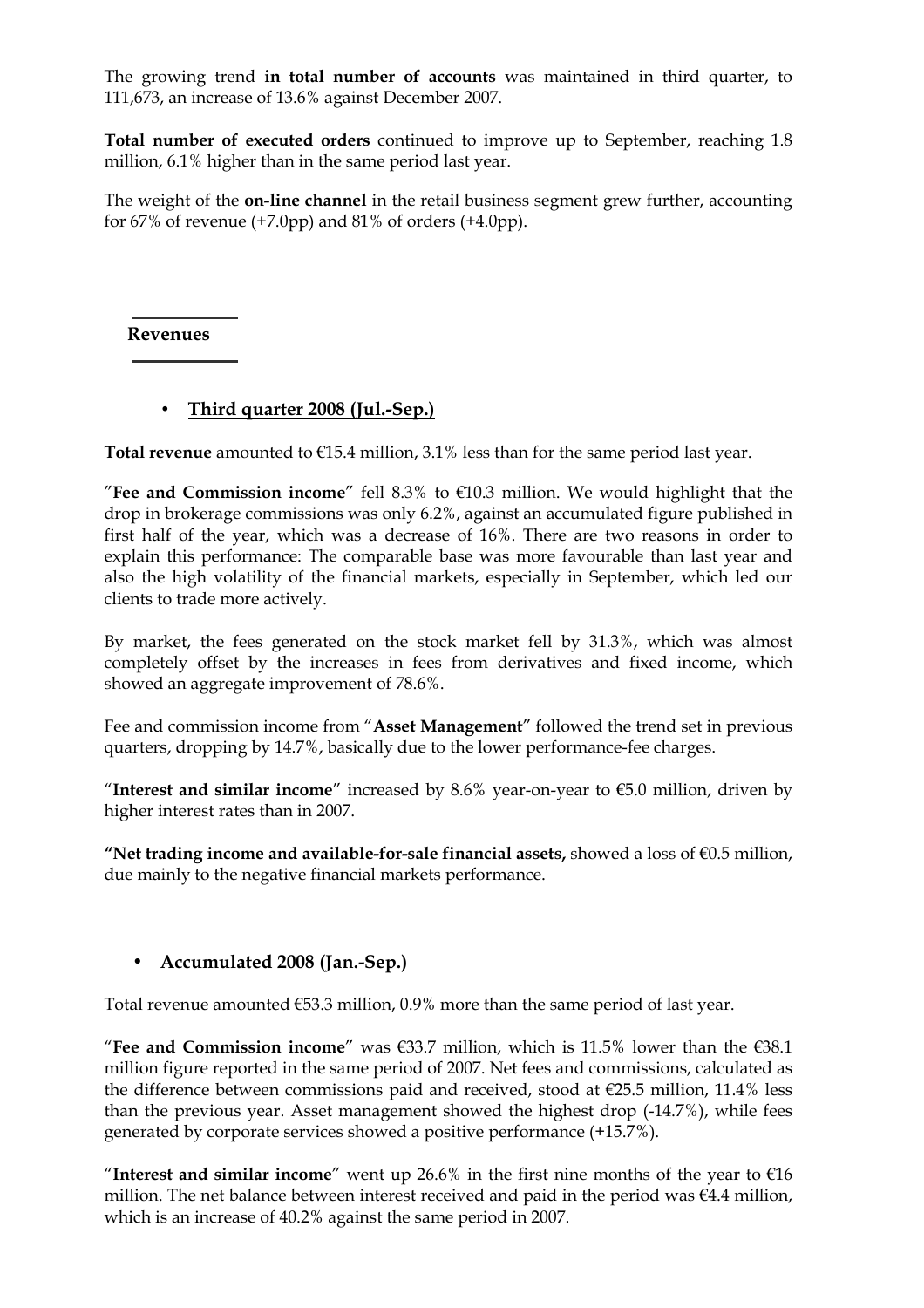"Return on equity instruments" (dividends) increased by 70.4% year-on-year to  $\epsilon$ 3.6 million. This improvement was mainly due to the payment of the two dividends in the first half of the year by Bolsas y Mercados (BME), in which Renta 4 maintain a stake of 2.5%.

Finally, it is important to note that despite the negative market conditions that we are suffering in 2008, "Net Trading Income and AFSFA" was practically flat (-€0.04 million). This performance contrasts with a positive result of  $E1.4$  million posted in the same period last year, and caused half of the drop in net operating income figure published at September 2008.

**Costs** 

# • Third quarter 2008 (Jul.-Sep.)

Operating costs in the quarter, including depreciation and amortisation, fell by 1.8% to €7.2 million.

"Personnel costs", despite went up by 9.3% in terms of average number of employees, were stable, recording a year-on-year increase of only 0.2%. This is due mainly to the lower provisions for year-end variable remuneration and the improvement of salary mix.

Meanwhile, "General administrative expenses" stood at €2.8 million, falling 6.2% yearon-year. There are two main reasons in order to explain this performance.

Firstly, cost control policy applied by the Company at the beginning of the year, which was revised and improved in June.

Secondly, the extraordinary costs arising from the IPO process last year, which started to be recorded in the second half of 2007 and were especially significant on Public Relations and Marketing cost, which fell 57.4% in third quarter 2008.

Depreciation and amortisation increased by 8.4%, due to greater investments in equipment and technology for the new branches opened after 30 September 2007.

#### • Accumulated 2008 (Jan.-Sep.)

**Personnel expenses** rose by 4.9% to  $E11.9$  million. This growth has levered off over the course of the year and we expect this trend to continue until the end of the year.

General administration expenses went up 5.3% at September 08, due mainly to higher leasing and materials costs caused by the opening of new branches last year. As personnel expenses, we expect in coming quarters to level off the increases published in this figure during previous quarters.

The implementation of the new cost control policy approved by the Company at the beginning of the year and improved last June has had a significant impact this quarter and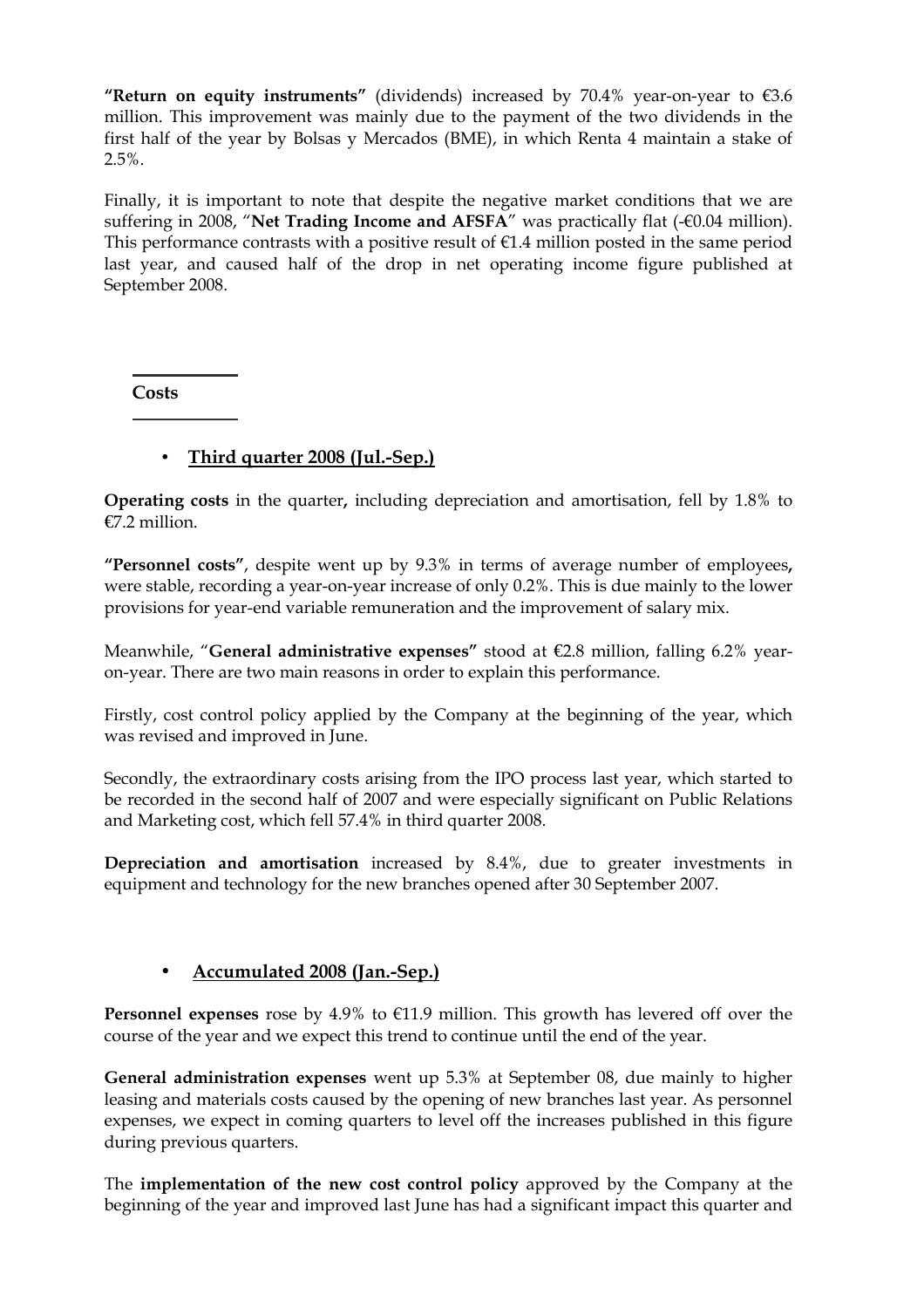will continue to make it impact in upcoming ones. We expect operating costs at year-end 2008 will be around €31 million, including depreciation and amortisation.

Other income and expenses

In third quarter reached a loss of €0.3 million, against a positive result of €0.2 million last year. In accumulated terms, at September 2008 this figure recorded a loss of €1.1million against a positive result of  $\epsilon$ 0.4 million in the same period of last year.

Net operating income

Net operating income for the quarter reached  $E1.6$  million, down 28.7% on the same quarter in 2007, which totalled €2.3 million. If we exclude the losses in net trading income and available-for-sale financial assets, which are directly related to the negative financial markets performance, the drop in operating income would have been limited to only 5.2%.

Accumulated figure at September for net operating income was €10.3 million, 24.2% lower than last year. For comparative purposes, if we eliminate the aforementioned effect, the decrease would have been limited to 15%.

Market situation and outlook

Conditions in the financial markets remained extremely unstable in the third quarter of the year. This instability was even more pronounced in the last weeks of September and October.

Despite this, Renta 4's operating performance improved in the third quarter of 2008, due to the efforts made in costs control, the diversity of its revenue sources and the commercial activity carried out through its branch network.

Renta 4 continues to invest in order to lay the foundations for growth in the coming years. The improvements in the savings rates among families and companies, which is clearly noticed, and the increasing complexity entailed in making financial investment decisions, lead us to believe that over the course of the coming years demand will increase for the type of services that Renta 4 offers.